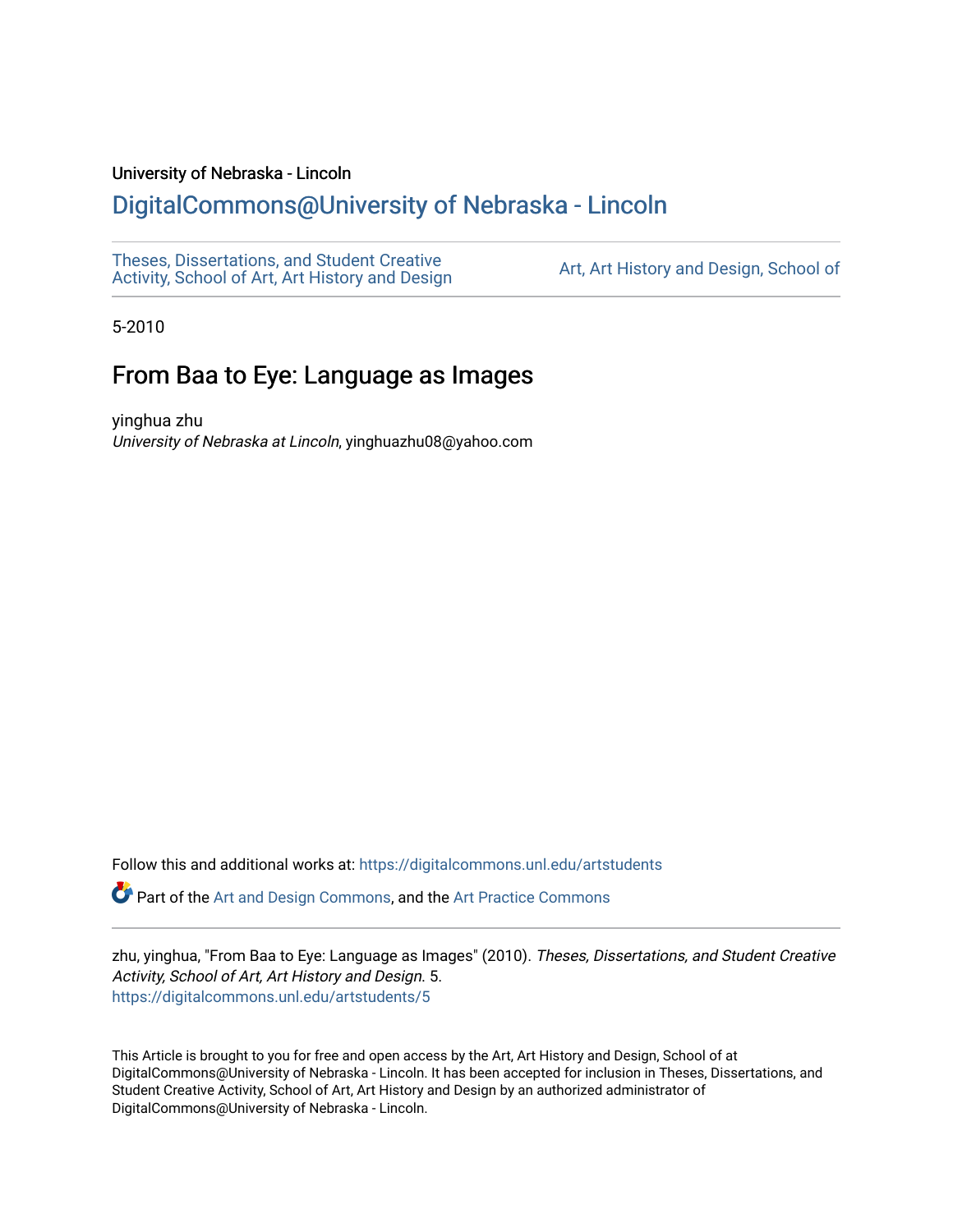### FROM BAA TO EYE: LANGUAGE AS IMAGES

by

Yinghua Zhu

## A THESIS

Presented to the Faculty of

The Graduate College at the University of Nebraska

In Partial Fulfillment of Requirements

For the Degree of Master of Fine Arts

Major: Sculpture

Under the Supervision of Professor Santiago Cal

Lincoln, Nebraska

May, 2010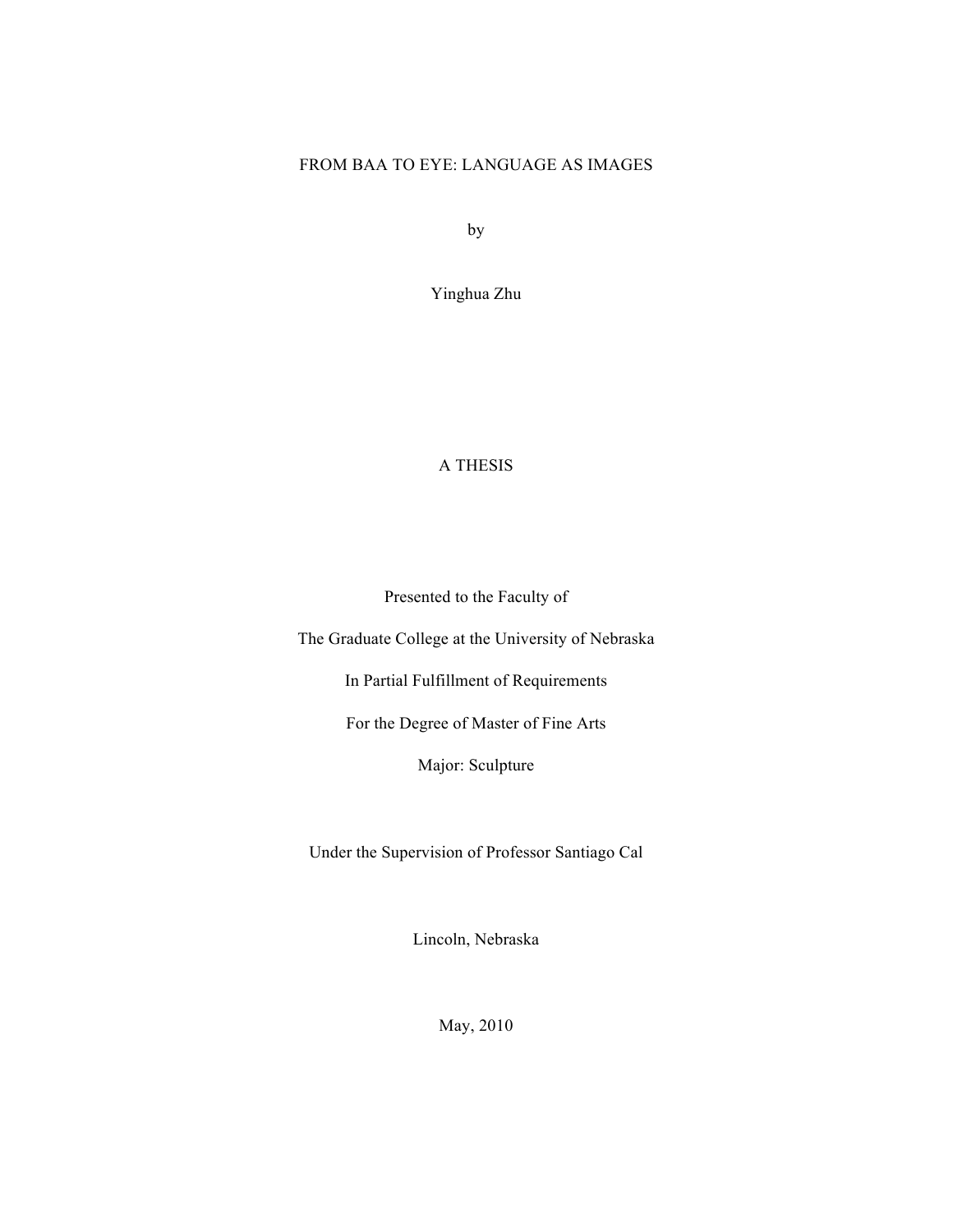#### FROM BAA TO EYE: LANGUAGE AS IMAGES

Yinghua Zhu, M.F.A.

University of Nebraska, 2010

Adviser: Santiago Cal

Languages, as I understood, are the most direct confrontation of cultures because of their inherent culture iconicity. My approach to employ the English language as a subject matter is to interpret the culture it represents. I use language as a metaphor to address the boundary, the inadequacy, the longing, the contradiction, the adaptation, the curiosity, and the frustration that one encounters when different cultures clash. These clashes are valuable because they help me recognize and appreciate the differences, or in other words, the otherness. Otherness is a fundamental category of human thought. It can be identified physically, psychologically, spiritually, and culturally. Through this interpretation of otherness, I am actually interrogating and reinvesting in my own culture, as well.

Words can be the most direct means of sharing thoughts. Discovering the visual expressiveness of language as form has allowed me to articulate emotions and reflections that I am not vocally capable of. Utilizing a corridor-like structure in this exhibition is to provide an opportunity for viewers to be physically immersed in the installation. The incorporation of a vivid-red door and soft-white rope balls is to visually break the density of the matt-black walls. Conceptually, these objects add other aspects to the installation; they reference a goal, a destination that one hopes to reach after a long expedition. With all these elements, I intend to create a space to think, to interpret, and to observe information unfold. Walking along the walls of words is a journey to seek truth behind layers of meaning literally, visually and metaphorically. I attempt to encourage the